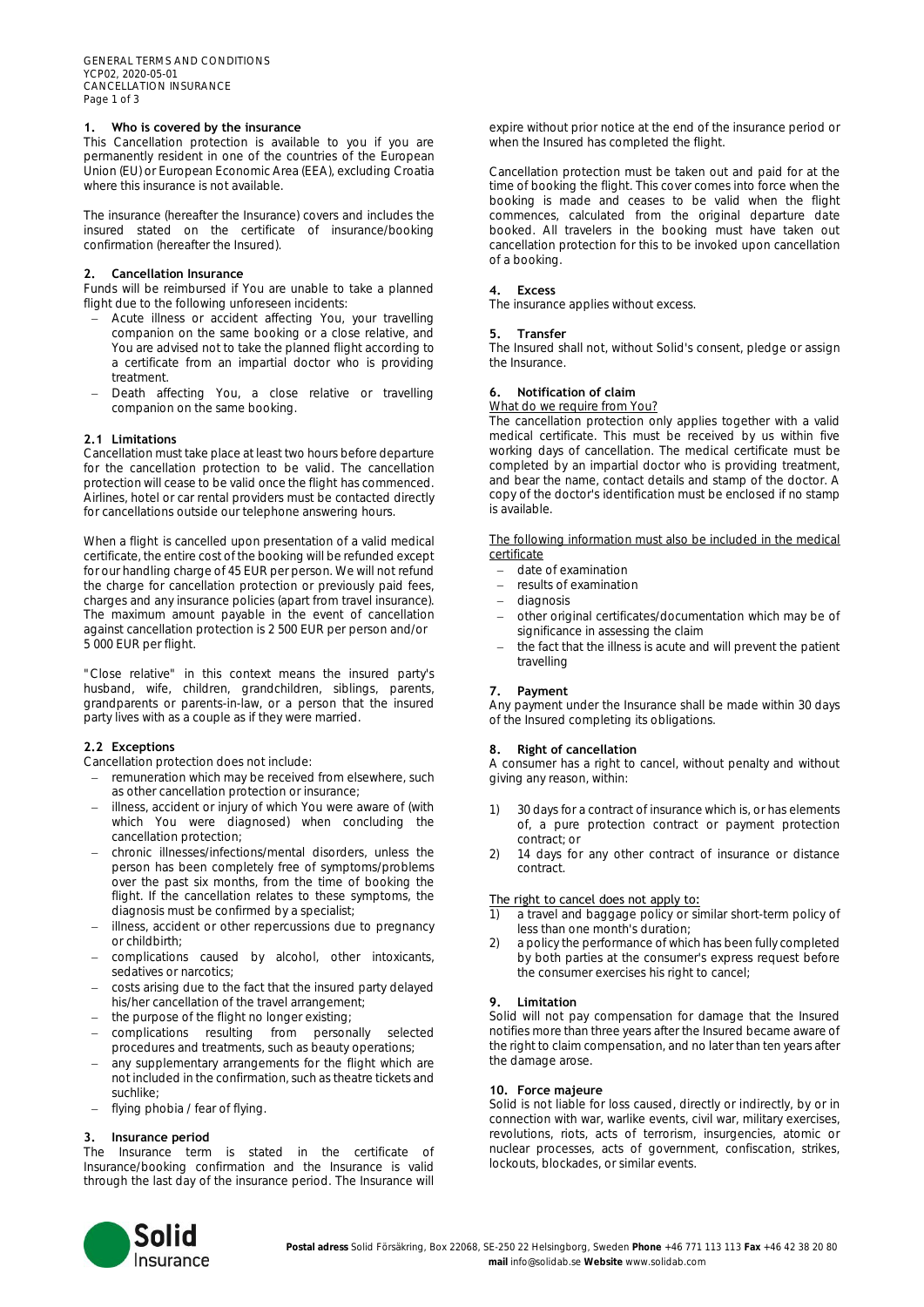# **11. Several insurances and reclamation**

In the event that the risk covered by the insurance is also covered by another insurance, the Insured is entitled to claim compensation from either of the insurance companies. However, compensation representing an amount which in aggregate is higher than the loss incurred will not be paid out. To the extent that compensation has been paid, Solid assumes the right to reclaim the amount paid from those responsible for the damage or from another insurance.

## **12. Governing law**

The insurance agreement is governed by Swedish law. In addition to the insurance conditions, the Insurance Agreements Act (*Sw. Försäkringsavtalslag (2005:104)*) applies.

## **13. Solid Insurance's processing of personal data in accordance with the Data Protection Regulation**

Solid Försäkringsaktiebolag (Swedish corporate reg. no. 516401-8482) ("Solid Insurance") is the legal entity responsible for processing your personal data. This means that it is our duty to ensure that processing is carried out securely and in accordance with applicable laws and regulations.

## **13.1Collection of personal data**

When you become a customer or show interest in becoming a customer of Solid Insurance, you are asked to provide some personal information about yourself such as name, address, social security number, email address, telephone number, employment information, etc. The data is obtained directly from you but may also be obtained from, for example, other companies within the Group, from any of our partners, insurance brokers or from your employer. The data may also be obtained or supplemented and updated from government records or other private and public records. Solid Insurance may also record phone calls, save email communications or otherwise document your interaction and communication with Solid Insurance.

#### **13.2Purpose**

Solid Insurance processes the personal data for the purposes listed below. Such processing is necessary for the following purposes.

#### Preparation and administration of agreements

The main purpose of Solid Insurance's processing of personal data is to collect, verify and register personal data prior to entering into an agreement with you as a customer as well as to document, administrate and fulfil agreements that have been concluded. If you do not enter into an agreement with Solid Insurance, your personal information will be saved for no more than three months. Personal data is stored for the time we need in order to fulfil our agreement with you, which complies with statutory limitation periods.

## Compliance with obligations under law, other regulatory provision and/or regulatory decision

In connection with the above, processing of personal data is also carried out in order for Solid Insurance to comply with its obligations under law, other regulatory provision and/or regulatory decision. Personal data is stored in accordance with applicable legislation.

Examples of such processing include:

- (i) processing of personal data in order to fulfil
- requirements in accordance with accounting legislation, (ii) processing of personal data in connection with
- reporting to the Swedish Tax Agency, the Swedish Police Authority, the Swedish Enforcement Authority, the Swedish Financial Supervisory Authority and other authorities.

#### Market and customer analyses

Personal data is also processed in the context of market and customer analyses as a basis for marketing and business development in order to improve Solid Insurance's product range to our customers. The data is also processed for purposes that are necessary in the course of normal insurance business, such as the calculation of premiums, statistics and the prevention of insurance loss. Personal data may also be processed as a basis for providing insurance advice. If you have not requested direct mail blocking, personal data may be used to target direct advertising and offers to you. Personal data is stored in accordance with applicable legislation.

## **13.3Processing of personal data by a person other than Solid Insurance**

Processing of personal data may, within the framework of the applicable rules of confidentiality and for purposes stated above, be made by companies in the Group and by companies that the Group cooperates with in order to perform its services, such as claims settlement, risk assessment, reinsurance, various analyses, etc. The legal basis for processing is Solid Insurance's fulfilment of agreements or as a result of Solid Insurance's legitimate interest. Personal data is stored in accordance with applicable legislation.

## **13.4Third-country data transfer**

In certain cases, Solid Insurance may transfer personal data to non-EU/EEA countries (so-called third countries) and to foreign organisations. In such case, Solid Insurance will take reasonable steps to ensure that your personal data is processed securely and with an adequate level of protection comparable to and at the same level as the protection offered within the EU/EEA.

## **13.5Your rights**

You are entitled to receive information about Solid Insurance's processing of your personal data and thereby have the right to:

- a) obtain extracts from registers,<br>b) request the correction of
- request the correction of incorrect or incomplete information,
- c) request deletion or limitation of the processing of personal data,
- d) object to the processing,<br>e) if Solid Insurance proce
- if Solid Insurance processes personal data pursuant to agreements or consent, you may, under certain conditions, obtain personal data from Solid Insurance that you have provided to Solid Insurance and the right to have these transferred directly to other personal data administrators if this is technically possible (data portability).

Your request and/or objection in accordance with the items b-e above will be evaluated by Solid Insurance on an individual case basis. In the event of a request and/or objection according to that stated above, please contact the Data Protection Officer at Solid Insurance.

#### **13.6Block against direct marketing**

You can contact Solid Insurance to request a block of direct marketing (so-called direct mail block). This means that your personal data will not be processed for marketing purposes and neither will marketing be sent to you. Requests for blocking shall be made to Solid Insurance's customer service on telephone 0771-113 113 or by email to kunder@solidab.se

#### **13.7Profiling and processing based on legitimate interest**

You are entitled in specific instances to oppose profiling and processing of personal data based on Solid Insurance's legitimate interest. Profiling refers to the automatic processing of personal data used to evaluate certain personal characteristics of a natural person, in particular to analyse or predict, for example, this natural person's financial situation, personal preferences, interests, etc. Profiling is used by Solid Insurance for example to perform customer analyses for marketing